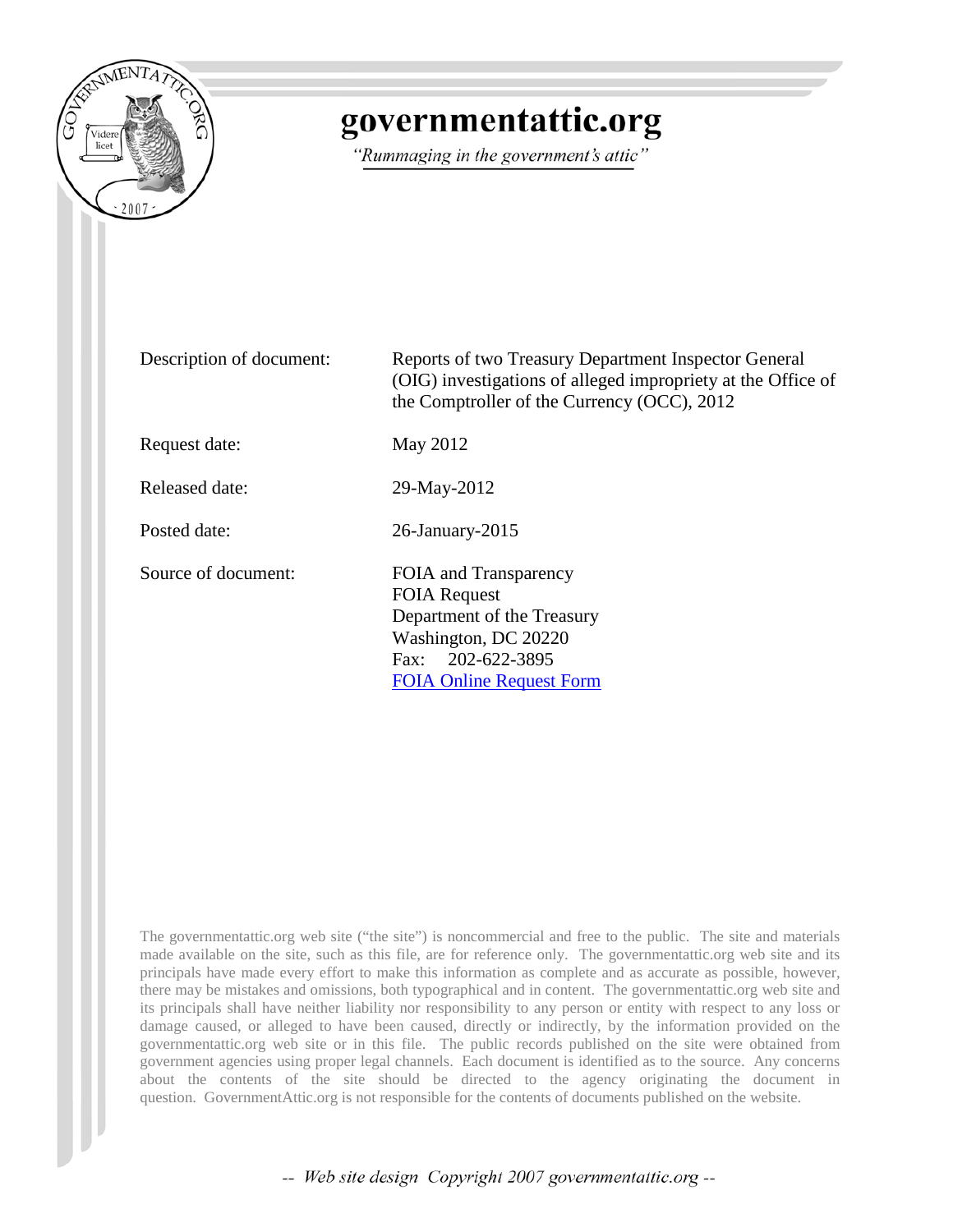From: Delmar, Richard K. Date: Tue, 29 May 2012 17:29:22 -0400 Subject: Your FOIA request to Treasury OIG

This responds to your FOIA request to the Department of the Treasury Office of Inspector General, docketed as 2012-05-130, for 7 categories of investigative and audit work relating to issues at the Office of the Comptroller of the Currency. I have caused both our Investigative and Audit files to be searched for records responsive to your request. We have no audit reports that are responsive, and two investigative records that appear to come within your request. I enclose the two investigative documents. I have applied Exemption 7C redactions of personal identifying information about subjects and witnesses. Will be happy to discuss further with you.

If you believe that this response to your FOIA request is incomplete, or otherwise wish to appeal this determination, you may do so, pursuant to 5 U.S.C. § 552(a)(6)(A)(i). Pursuant to the Department's FOIA appeal process set forth in 31 C.F.R. § 1.5(i), an appeal must be submitted within 35 days from the date of this response to your request, signed by you and addressed to: Freedom of Information Act Appeal, DO, Disclosure Services, Department of the Treasury, Washington, D.C. 20020. The appeal should reasonably describe the records to which access has been denied and should specify the date of the initial request and the date of this determination. Please enclose copies of your initial request and this message.

Rich Delmar Counsel to the Inspector General Department of the Treasury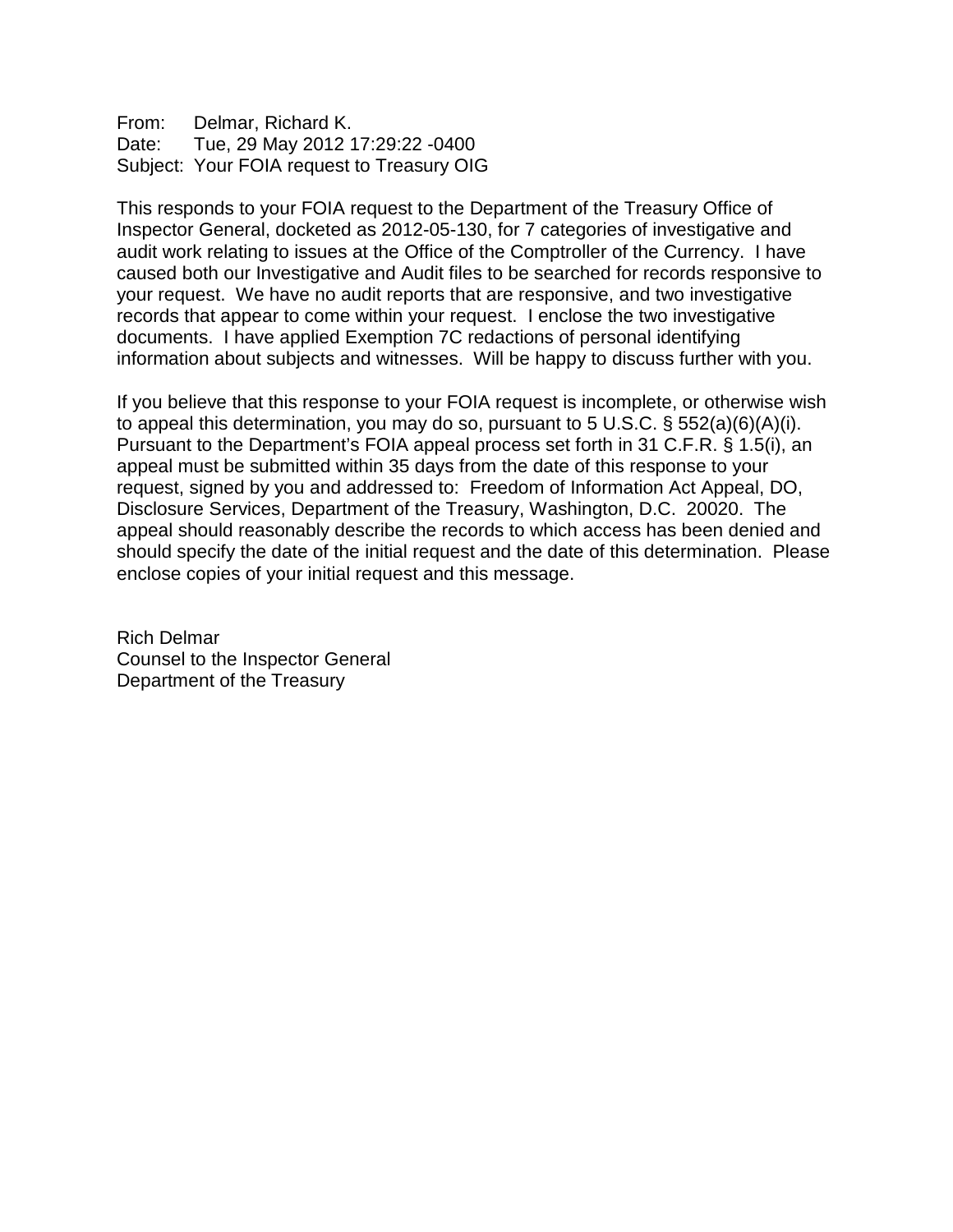

December 20, 2011

MEMORANDUM FOR LAURA L. MCAULIFFE, SENIOR ADVISOR OFFICE OF THE COMPTROLLER OF THE CURRENCY

| FROM: | $-12 - 20 - 11$<br>Special Agent in Charge |  |
|-------|--------------------------------------------|--|
|       |                                            |  |

SUBJECT: Notification of Preliminary Inquiry Closure

OIG Preliminary Inquiry Number: OCC-12-0383-P

A preliminary inquiry was initiated by the U.S. Department of the Treasury, Office of Inspector General, Office of Investigati<u>ons (TOIG),</u> after receivin<u>g informatio</u>n from an anonymous complainant alleging that **the complainity Director for September 2** birector for  $\mathbf{r}$  -  $\mathbf{r}$  birector for  $\mathbf{r}$  -  $\mathbf{r}$  an intimate OIG Preliminary Inquiry Number: OCC-12-0383-P<br>A preliminary inquiry was initiated by the U.S. Department of the Treasury, Office of<br>Inspector General, Office of Investigations (TOIG), after receiving information from an<br>an relationship with a subordinate, **All and is using the government purchase** card for unauthorized purchases related to this relationship.

As a result, TOIG conducted an investigative assessment into the misuse of the government purchase card and determined this matter lacks investigative merit. As a result we are closing this matter accordingly.

If you have questions or if you develop information that may indicate a need for additional or new investigative activity to assist you in resolving this matter, please contact me at (202) 927-5765.

This report is the property of the Office of Inspector General, and is For Official Use Only. It contains sensitive law enforcement information, the use and dissemination of which is subject to the Privacy Act, 5 U.S.C. § 552a. This information may not be copied or disseminated without the written permission of the OIG, which will be granted only in accordance with the Privacy Act and the Freedom of Information Act, 5 U.S.C. § 552. Any unauthorized or unofficial use or dissemination of this information will be penalized.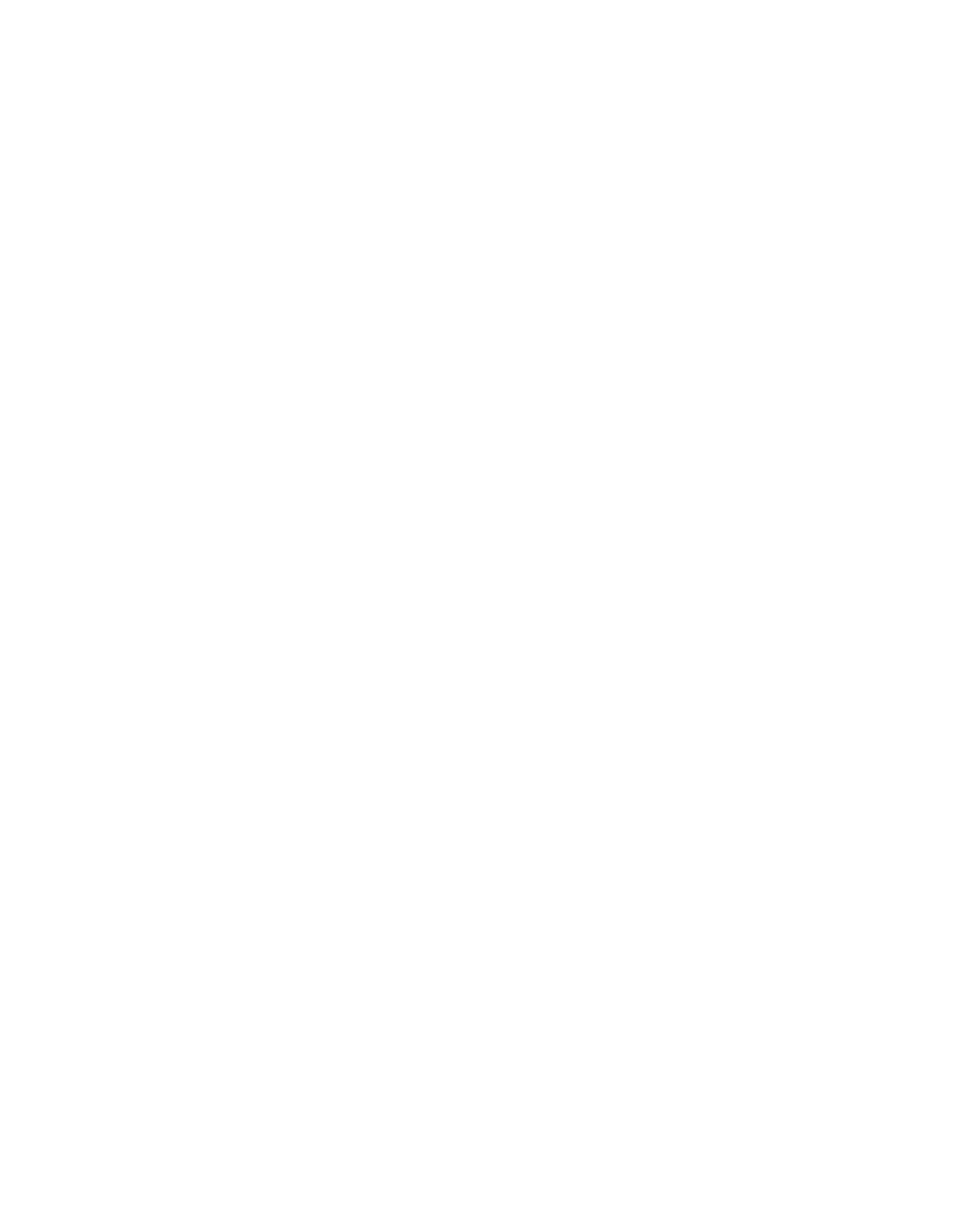#### DEPARTMENT OF THE TREASURY WASHINGTON, D.C. 20220



OFFICE OF INSPECTOR GENERAL March 14, 2012

MEMORANDUM FOR OFFICE OF INVESTIGATIONS

FROM:

 $7 - 14 - 12$ Special Agent in Charge

SUBJECT: Notification of Preliminary Inquiry Closure

OIG Preliminary Inquiry Number: OCC-12-0689-P

A preliminary inquiry was initiated by the U.S. Department of the Treasury, Office of Inspector General, Office of Investigations (TOIG}, after receiving information from a complainant alleging two employees of the Office of the Comptroller of the Currency (OCC), were involved in intimate relationship, and were caught by OCC Security in a compromising position on OCC property.

As a result, TOIG conducted an investigative assessment including several interviews of individuals possible involved or had knowledge of the incident and determined this matter lacks investigative merit. As a result we are closing this matter accordingly.

This report is the property of the Office of Inspector General, and is For Official Use Only. It contains sensitive law enforcement information, the use and dissemination of which is subject to the Privacy Act, 5 U.S.C. § 552a. This information may not be copied or disseminated without the written permission of the OIG, which will be granted only in accordance with the Privacy Act and the Freedom of Information Act, 5 U.S.C. § 552. Any unauthorized or unofficial use or dissemination of this information will be penalized.

**Office of Inspector General - Investigations** Department of the Treasury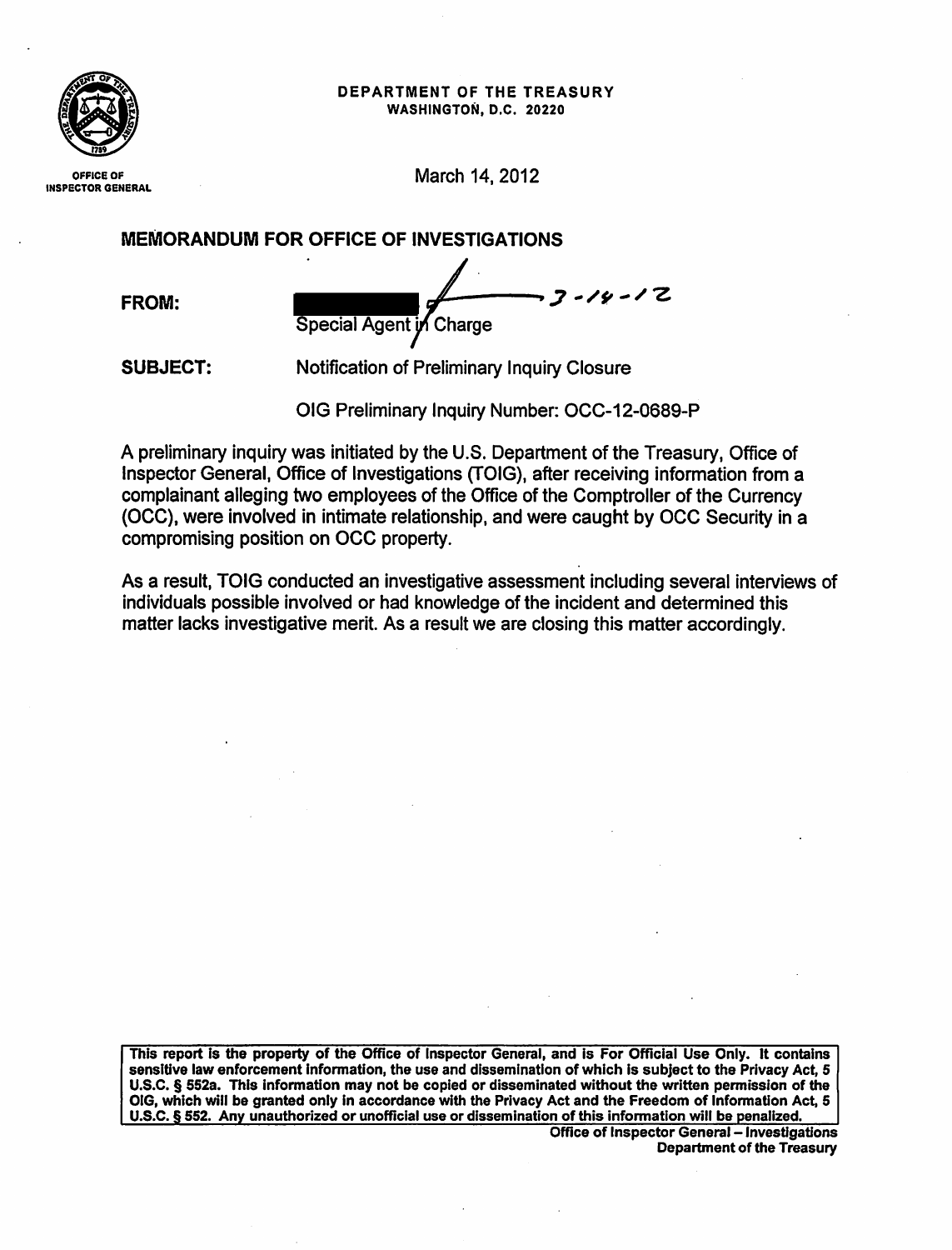| From:<br>Sent:<br>To:<br>Subject: | cc.treas.gov]<br>Monday, January 30, 2012 11:03 AM<br>need to identify complainant in OCC referral |
|-----------------------------------|----------------------------------------------------------------------------------------------------|

Importance: High

informed me that the employee is willing to be interviewed. The employee is and  $\blacksquare$  can be reached at  $\blacksquare$   $\heartsuit$ . If you need anything else, please and **a** can be reached at **a community of the contract of the contract of the contract can be reached at <b>1999**. If you need anything else, please let me know. Our directory indicates that 1s a space planner in our real estate services unit.  $\Box$  is located in our offices at Constitution Center.

------· .. ----·-· ····--·· . ·--- . ·--·· . ·--·-···· From:<br>
Sent: Friday, January 27, 2012 9:02 AM<br>
To: Subject: need to identify complainant in OCC referral

Hi|

OCC sent us the attached complaint, we referred it back to the OCC, and the OCC referred it back to us. We need to Interview the complainant and we understand that, even though the complainant is anonymous, OCC knows who the complainant is. If OCC does know who the complainant is, would or leaveling to release or contact information to us so we can interview. If not, would or perhaps be willing to be interviewed in anonymity by telephone?

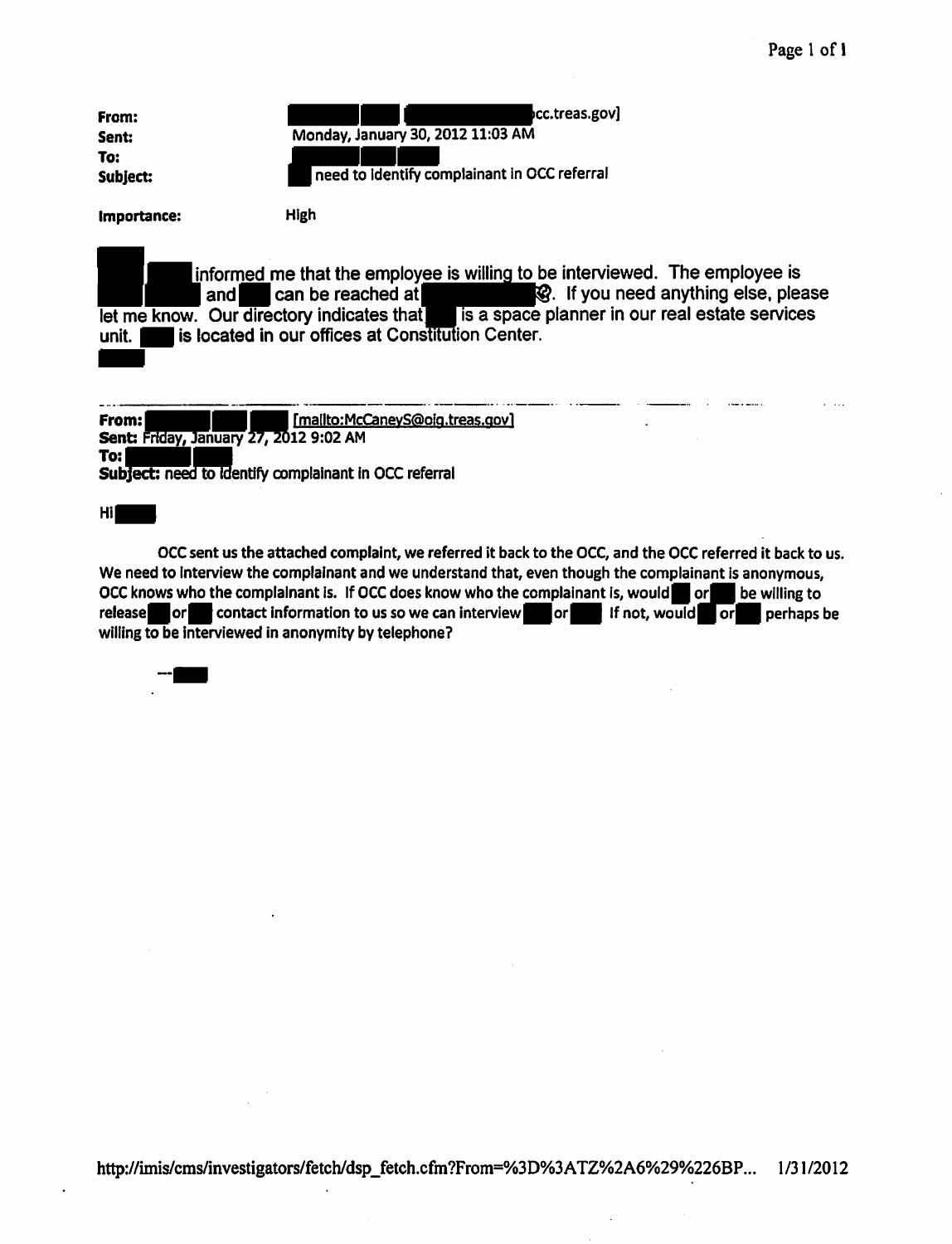Comptroller of the Currency Administrator of National Banks

Washington, DC 20219

To: Assistant Special Agent in Charge From: --Senior Advisor Isl

Date: November 2, 2011

Subject: OCC Referral - Unethical Behavior

Below is an email message that was sent by an OCC employee who wishes to remain· anonymous. The message was redacted and forwarded to me by the OCC' s Director of Administrative and Internal Law, whose division includes the OCC's ethics counsel. If you need additional information, particularly as it relates to the acronyms used, please let me know.

From:<br>Sent: Monday, October 24, 2011 1:05 PM To: Subject: Ethics Training

I really enjoyed your ethics presentation. The format you used made it so much more enjoyable.

I do have several questions, and would like to remain anonymous if possible. I believe I would loose my job if I did not remain anonymous.

All the ethics points you touched seemed to involve bank examiners and issues with investments. I'm neither a bank examiner nor have any money to invest. Rather, I'm an [redacted] department.

In the last two or so years, the entire OM department's moral has gone down. Why? The appearance of 'unethical behavior'. I'm not sure where to start...but I'll try to put them down in point form. Then, my question to you would be ... are the points below truly unethical or acceptable?

The of OM and appeared to have a relationship with assistant who was evaluating.

0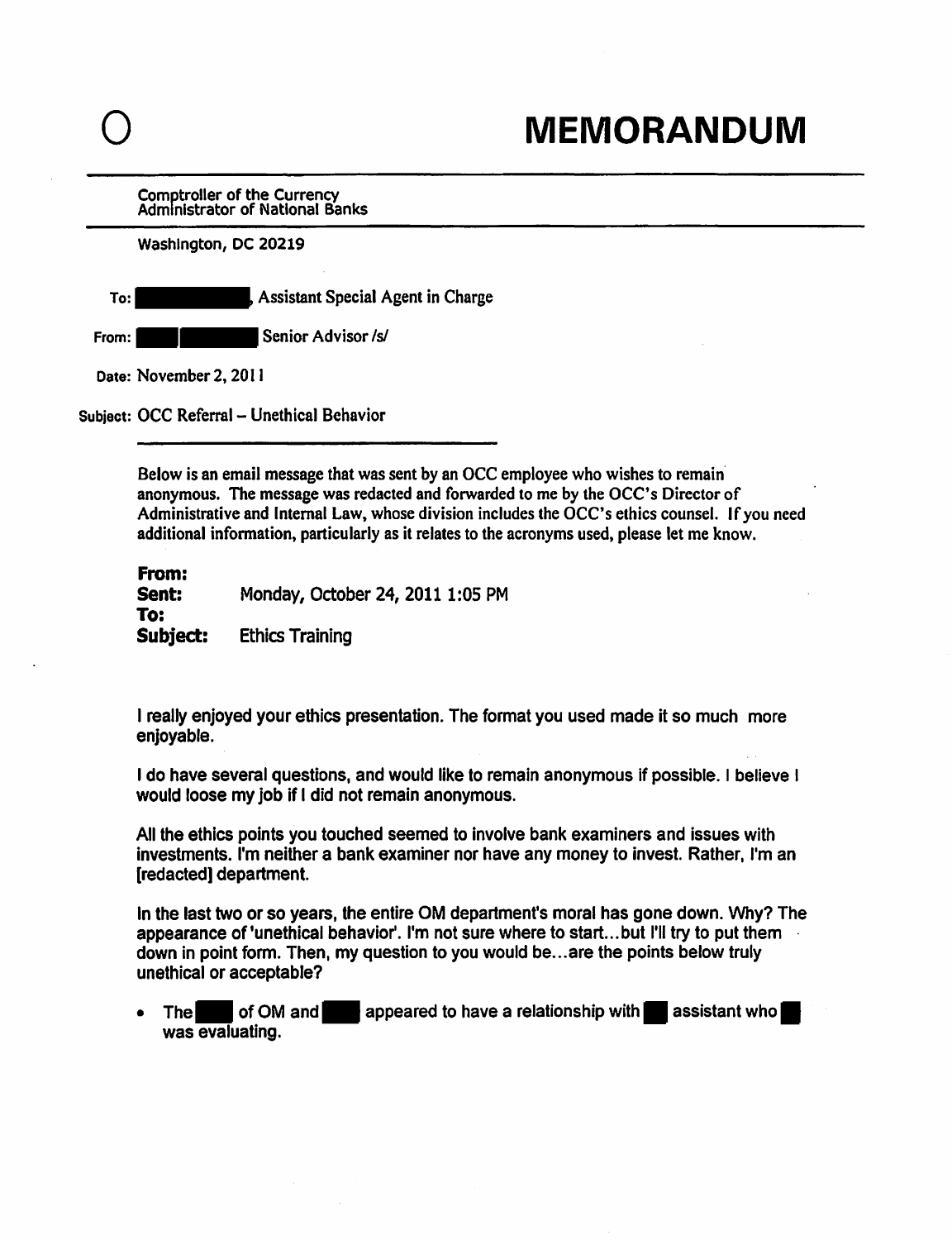- The director hires BFF as an Senior for the HQ relocation (the position was not entirely known to the rest of the department and seemed to position was not entirely known to the rest of the have been written exclusively for  $\blacksquare$  BFF - some believe the position was to get BFF in a high 'last three' of **II retirement.**<br>Were other
- $\bf s$  that applied given equal opportunity?
- The director informs a  $\blacksquare$  Lead that  $\blacksquare$  did not wish to work with a firm called
- The Lead informs the TEP team of the partners (some 40 years ago).<br>
The Lead informs the TEP team of the most part chose to ignore the opinion a<br>
firm was chosen as one of the Architectural contractors for the OCC.<br>
The di The Lead informs the TEP team of the director's opinion. The TEP team (which the Lead was on) for the most part chose to ignore the opinion and the h the **the example and was on**) for the most part chose to ignore the opinion and the firm was chosen as one of the Architectural contractors for the OCC. • The director indicates who Im particularly likes to work with a time called<br>
• The Lead informs the TEP team of the director's opinion. The TEP team<br>
(which the Lead was on) for the most part chose to ignore the opinion
- The  $\blacksquare$  director asked a  $\blacksquare$  Lead to remove the  $\blacksquare$  partner the  $\blacksquare$  director had a falling out with some 40 years ago from all OCC jobs (Key Personnel)<br>The director indicates who particularly likes to work with
- at (prior  $f$ firm  $f$ Firm) and that particular person get's who get's the HQ relocation project. The former the OCC.<br>
'the director<br>
Personnel)<br>
(whired onto the<br>
The former

person is now working on the HQ project.

Then it seems like everything else starts to snowball. There appears to be unethical hiring practice in the °Continuing Education" department. Friends of friends start to get hired from the FAA. There is a lot more, and OM is starting to grumble.

Maybe it would be helpful to cover 'all' unethical practices? If none of the above is unethical, at least it can quiet down the grumbling if the above points were covered in your presentation.

. This e-mail was especially hard to write. I just wanted to delete after every new sentence. But, I think it would benefit the OCC, especially the OM department, if some of these issues were clarified. Thanks,

[redacted signature block]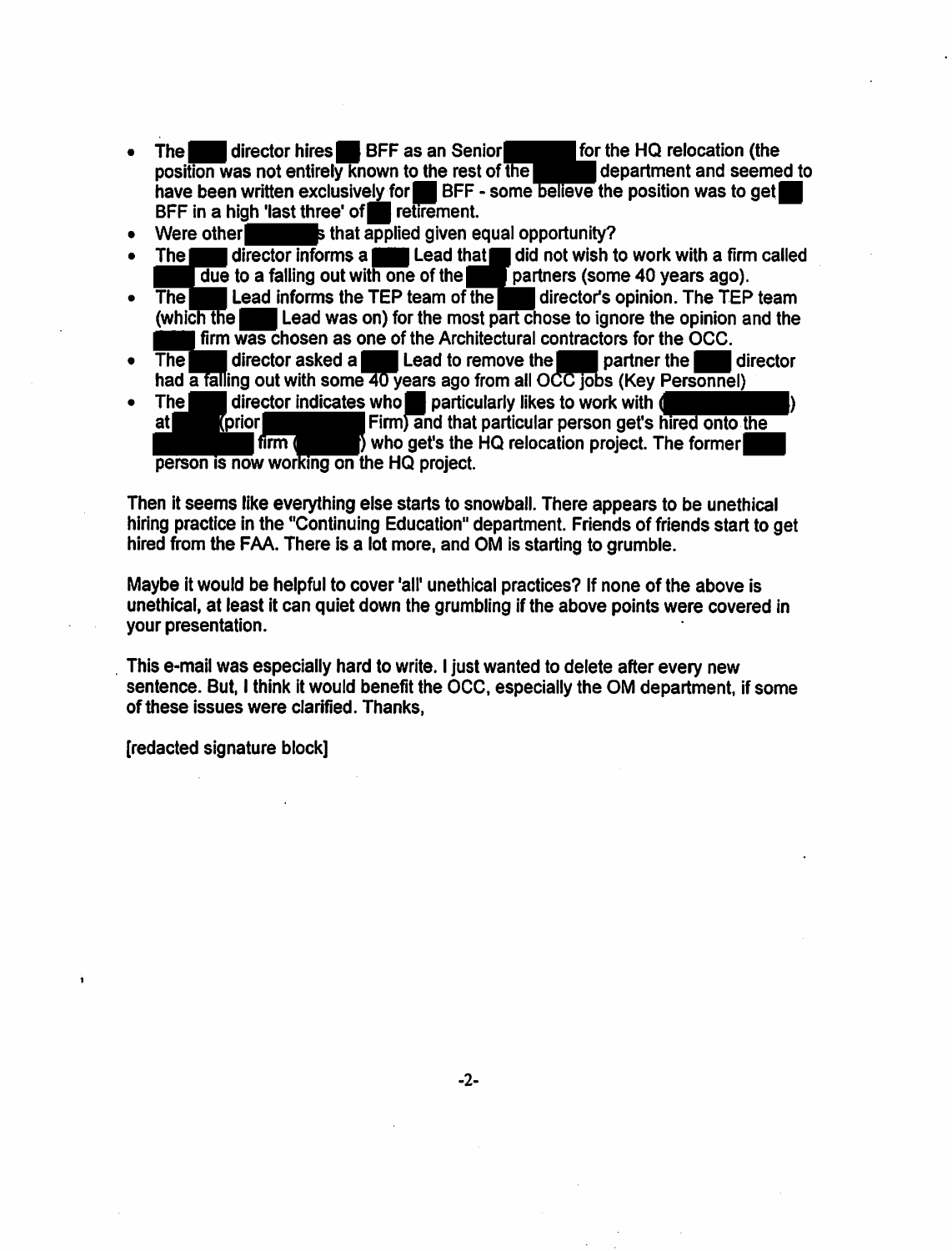|                                                                  | <b>MEMORANDUM OF ACTIVITY</b>  | <b>REASU</b>                                       |
|------------------------------------------------------------------|--------------------------------|----------------------------------------------------|
| Case Number:                                                     | <b>Reporting Office:</b>       | Type of Activity:                                  |
| OCC-12-0689-P                                                    | <b>Washington Field Office</b> | Interview - Witness                                |
| Date of Activity:                                                | Date Report Drafted:           | <b>Location of Activity:</b>                       |
| February 3, 2012                                                 | February 3, 2012               | 1425 New York Ave. N.W.<br>Washington, D.C. 20005  |
| <b>Subject of Activity:</b>                                      |                                | Activity Conducted By (Name(s) and<br>$Title(s)$ : |
| Office of the Comptroller<br>Of the Currency<br>Washington, D.C. |                                | <b>SA</b><br>SA                                    |

On February 3, 2012 the U.S. Department of the Treasury, Office of Inspector General, Office of Investigations (TOIG), interviewed |

Office of the Comptroller of the Currency (OCC),

based upon a complaint alleging ethical improprieties at the OCC, to include an inappropriate personal relationship between supervisor and subordinate. consented to the interview and provided the following information:

stated. has worked at OCC since April 2007, and this was. first job in the government.  $\blacksquare$  was fearful of losing  $\blacksquare$  job and was advised by fellow OCC employees that  $\boxed{\phantom{a}}$  not come forward because of possible retaliation.  $\boxed{\phantom{a} }$ also stated that because loves in job needs to tell TOIG about these issues in the hope that things will change.  $\Box$  added that some of the issues will discuss are fact but a lot of the issues are assumptions.

In September 2011, an EEO investigation was conducted at OCC. The investigation which focused on favoritism allegations was investigated by . **If all initiated it was** opinion the investigation did not corroborate the allegations contrary to **belief** that favoritism exists at OCC.

- explained there had been a rumor going around OCC that Senior Deputy Comptroller **Compulsion** was having a relationship with another OCC employee who evaluated. **The identified the employee as <b>A I A A** and **A** was Office Assistant. **Fighter 1** further explained the rumor became fact when **learned that**  $\blacksquare$  and  $\blacksquare$  were written up by OCC Security after being caught in a compromising position. Reportedly they were having sex in

This report contains sensitive law enforcement material and is the property of the Office of Inspector General. It may not be copied or reproduced without written permission from the Office of Inspector General. This report is FOR OFFICIAL USE ONLY. Its disclosure to unauthorized persons is strictly prohibited and may subject the disclosing party to liability. Public availability to be determined under 5 U.S.C. §§ 552, 552a.

Office of Inspector General - Investigations Of Form 49 (1001) Department of the Treasury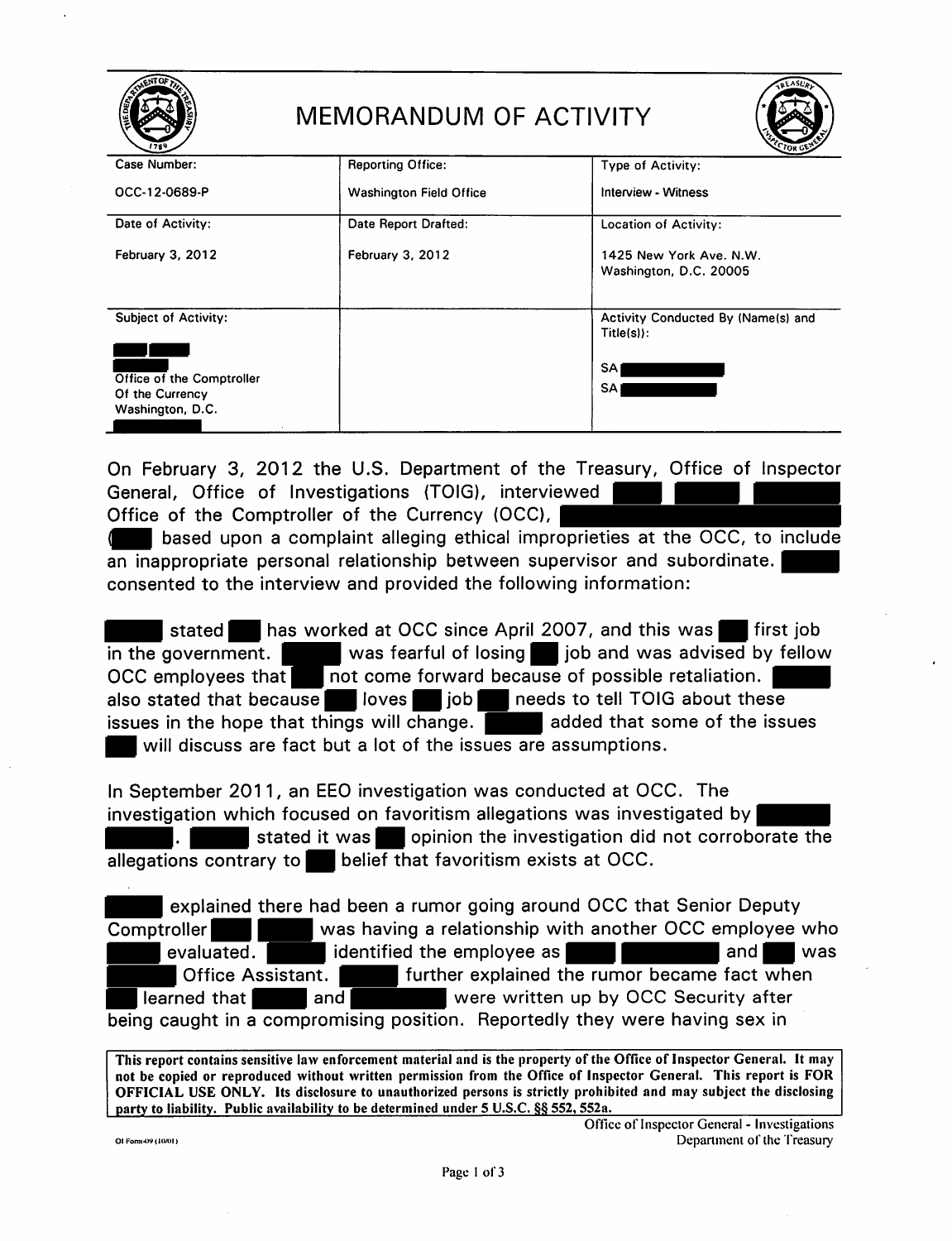### OCC-12-MEMORANDUM OF ACTIVITY

|                                            | OCC-12-MEMORYNDOM OF ACTIVITT                                                          |                                        |
|--------------------------------------------|----------------------------------------------------------------------------------------|----------------------------------------|
| Case Number:                               | Subject of Activity (Brief Description):                                               | Date of Activity:                      |
| DO-12-0689-C                               |                                                                                        | February 3, 2012                       |
| either                                     | office or a stairwell. As a result was reassigned to a                                 |                                        |
| different department.                      | was reportedly counseled on the matter by                                              |                                        |
|                                            | also stated that immediate supervisor                                                  | $\mid$ hired $\mid$<br>best            |
| friend                                     | as a Senior Project Manager and believed the position was                              |                                        |
| written for                                | Reportedly this position was created so                                                | could obtain a                         |
| higher "last three" before retirement.     | who <b>l</b>                                                                           | believes to be gay                     |
| like l                                     | was hired from a pool of over 100 applicants.                                          | also stated that                       |
|                                            | $\mathbf{s}'$ hiring was announced by $\ \cdot\ $ in a meeting before the announcement |                                        |
| $\vert$ stated that $\vert$<br>was closed. |                                                                                        | made the announcement because<br>wants |
| to bring the fact that and                 | were friends.                                                                          | started in April 2011.                 |

to bring the fact that and and were friends.<br>
and did not conduct the interviews. Interviews were conducted by and

Upon further inquiry on the issue,  $\blacksquare$  stated the announcement came out on February 27, 2011 and closed on March 11, 2011. did not know if other

applicants were interviewed and stated the position was for only two years with an

**example it was example that discriminates against females and discriminates against females and** favors gay males and gives better treatment to men. **Figure 1** stated the only proof **• could offer was that the pay grades of the OCC employees in the • reflect** males were paid more than females.

**I** stated that **the influence a Technical Evaluation Panels** (TEP) decision on the contract to redesign OCC facilities nationwide.<br>
explained in early 2010 the TEP was about to convene to review proposals.<br>
panel consisted of reportedly informed that that the select the firm of lear explained in early 2010 the TEP was about to convene to review proposals. The panel consisted of  $\blacksquare$ reportedly informed to select the firm of did not expect the TEP and<br>did not expect the TE<br>subsequently<br>employee and were college roommates and **Figure 10** was responsible for getting kicked out of. college dorm approximately 40 years ago. informed the panel of the information entity conveyed. However the panel was not influenced. The TEP reviewed 51 proposals and eventually selected three firms: **The stated that in the there** there there

This report contains sensitive law enforcement material and is the property of the Office of Inspector General. It may not be copied or reproduced without written permission from the Office of Inspector General. This report is FOR OFFICIAL USE ONLY. Its disclosure to unauthorized persons is strictly prohibited and may subject the disclosing party to liability. Public availability to be determined under 5 U.S.C. §§ 552, 552a.

to bring the fact that  $\blacksquare$  and  $\blacksquare$ 

option to extend for a third year.

Office of Inspector General - Investigations Department of the Treasury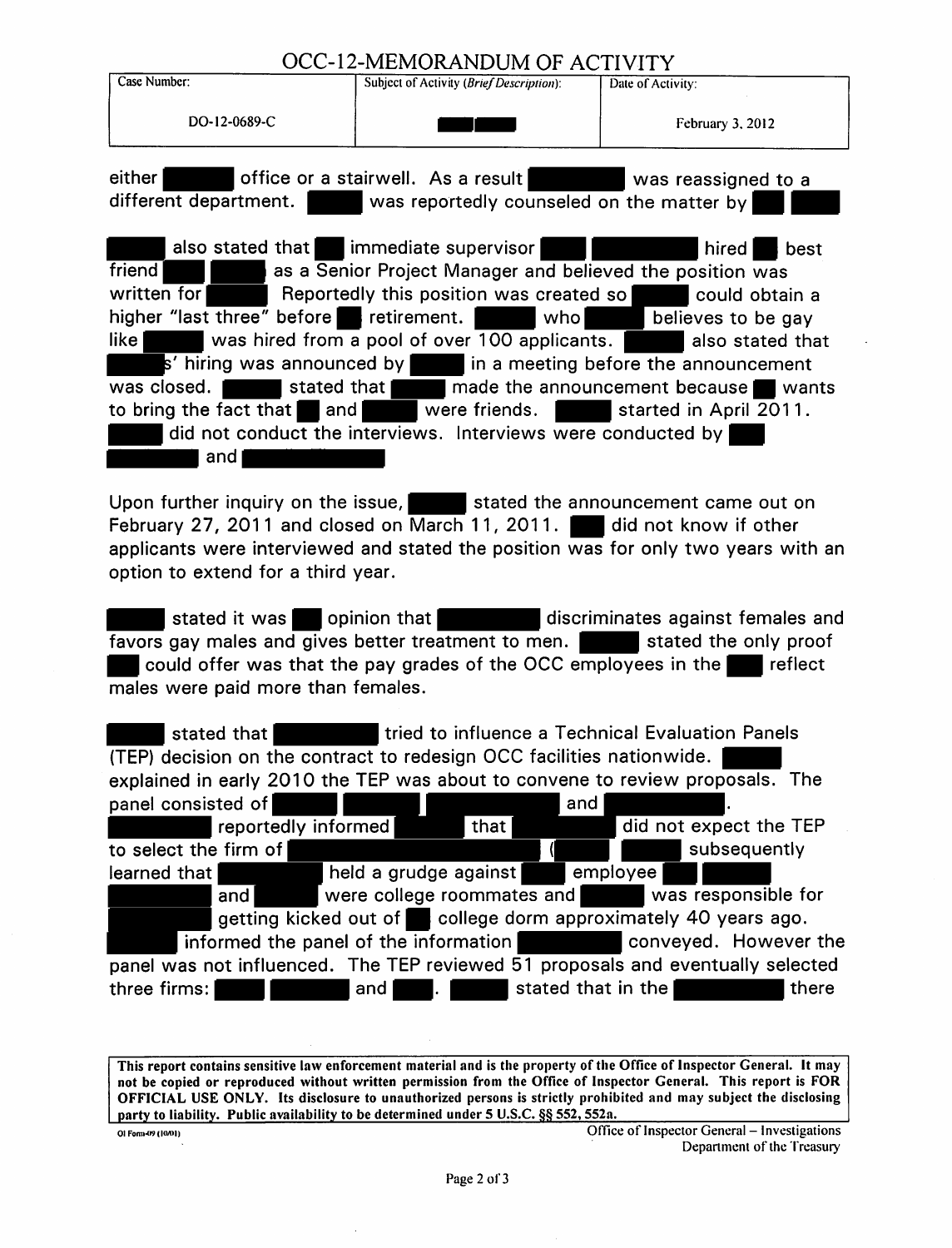#### OCC-12-MEMORANDUM OF ACTIVITY

| Date of Activity:  |
|--------------------|
| February $3, 2012$ |
|                    |

is no better company than There were no bid protests filed after the award was announced.

| also stated once the contract was up and running |             |                                             | <b>I</b> instructed |
|--------------------------------------------------|-------------|---------------------------------------------|---------------------|
| to have                                          |             | removed from the key personnel list because | did not             |
| want to work with                                | stated that | removed                                     | from the key        |
| personnel list.                                  |             |                                             |                     |

also stated that there seems to be a lot of former Federal Aviation Agency (FAA) employees were being hired in the continuing education department and claimed this was an unethical hiring practice.

This report contains sensitive law enforcement material and is the property of the Office of Inspector General. It may not be copied or reproduced without written permission from the Office of Inspector General. This report is FOR OFFICIAL USE ONLY. Its disclosure to unauthorized persons is strictly prohibited and may subject the disclosing party to liability. Public availability to be determined under 5 U.S.C. §§ 552, 552a.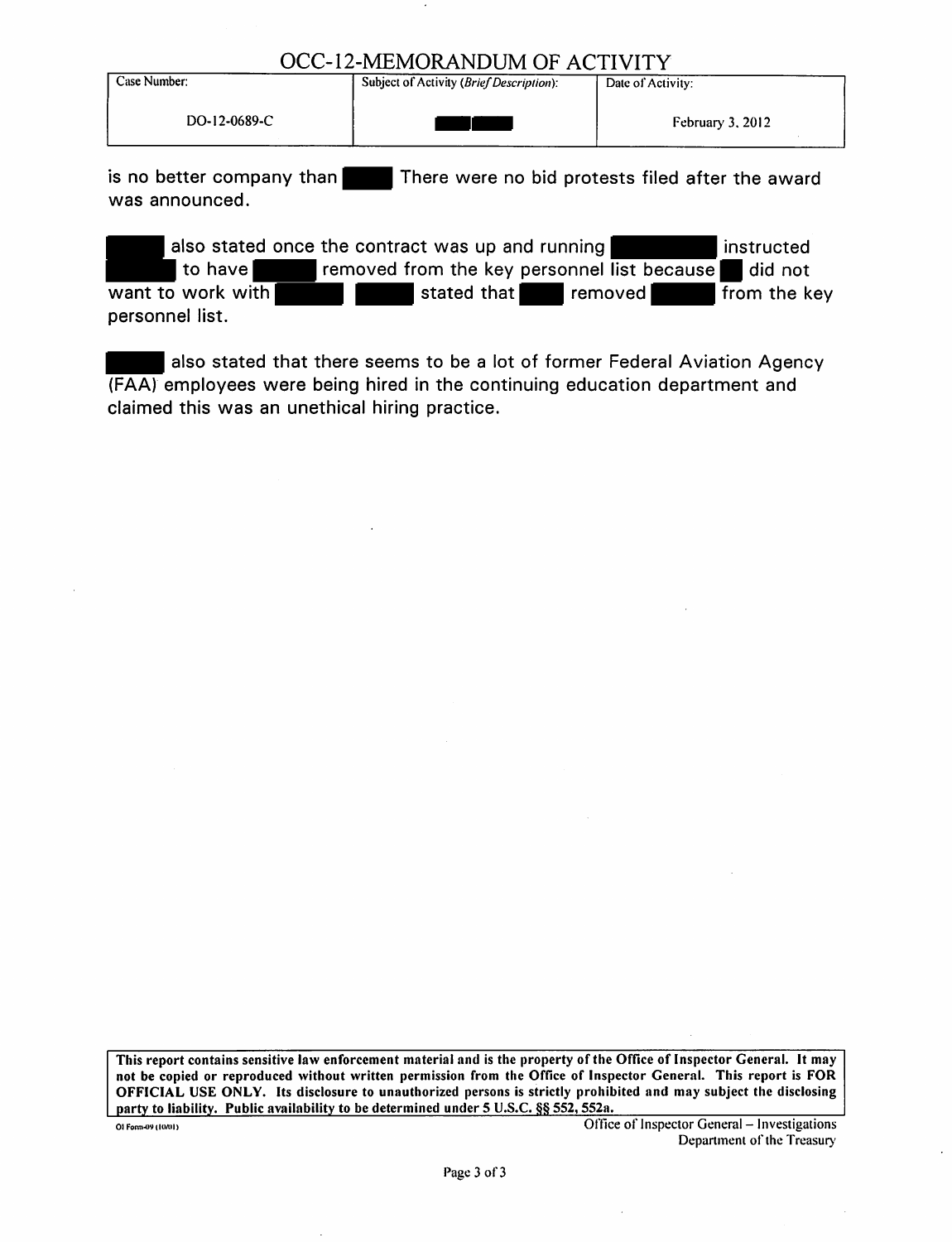|                                                                  | MEMORANDUM OF ACTIVITY         | <b>QLASU</b>                                       |
|------------------------------------------------------------------|--------------------------------|----------------------------------------------------|
| Case Number:                                                     | <b>Reporting Office:</b>       | Type of Activity:                                  |
| OCC-12-0689-P                                                    | <b>Washington Field Office</b> | <b>LEO Activity - Interview</b>                    |
| Date of Activity:                                                | Date Report Drafted:           | <b>Location of Activity:</b>                       |
| February 16, 2012                                                | <b>February 16, 2012</b>       | 1425 N.Y. Ave. N.W.<br>Washington, D.C. 20005      |
| <b>Subject of Activity:</b>                                      |                                | Activity Conducted By (Name(s) and<br>$Title(s)$ : |
| Office of the Comptroller<br>Of the Currency<br>Washington, D.C. |                                | SA.<br><b>SA</b>                                   |

On February 16, 2012, in a follow-up to a February 3, 2012 interview, the U.S. Department of the Treasury, Office of Inspector General, Office of Investigations (TOIG), contacted **Figure 1.1 Constant Constant Constant Constant Constant Constant Constant Constant Constant Constant Constant Constant Constant Constant Constant Constant Constant Constant Constant Constant Constant Con** Department of the Treasury, Office of Inspector defieral, Office of Investigations<br>Currency (OCC), the complaint of the Comptoller of the Currency (OCC), alleging ethical improprieties at the OCC, to include an inappropriate personal relationship between supervisor and subordinate. **The consented to the interview** and provided the following information:

When initially contacted,  $\blacksquare$  stated could not discuss the issues on the telephone because. Worked in a cubicle. The requested contact by email.

The relationship between supervisor and subordinate.<br>
In an email exchange, and stated about the sexual encounter between<br>
The an email exchange, and stated about the sexual encounter between<br>
The about the sexual encounte encounter between and and  $\blacksquare$  and  $\blacksquare$  was informed of this issue by When initially contacted,<br>
telephone because<br>
In an email exchange,<br>
in an email exchange,<br>
encounter between<br>
and fellow OCC employee<br>
and fellow OCC employee<br>
and fellow OCC employee<br>
and fellow OCC employee<br>
and the Sen

**EXECUTE:** works for Senior Deputy Comptroller for Mid-Size/Community Bank<br>Supervision and told **COM** that **COM** read the Office of Security's report. that **Figure 1** read the Office of Security's report.

supervisor is the Acting Comptroller of the Currency John Walsh.

worked with  $\blacksquare$  at their previous agency prior to coming over to OCC. **believed they came from FAA but was not certain.** Was hired by OCC and **brought** brought over as Executive Assistant.

This report contains sensitive law enforcement material and is the property of the Office of Inspector General. It may not be copied or reproduced without written permission from the Office of Inspector General. This report is FOR OFFICIAL USE ONLY. Its disclosure to unauthorized persons is strictly prohibited and may subject the disclosing party to liability. Public availability to be determined under 5 U.S.C. §§ 552, 552a.

Office of Inspector General - Investigations Of Form (19 (10/01) Department of the Treasury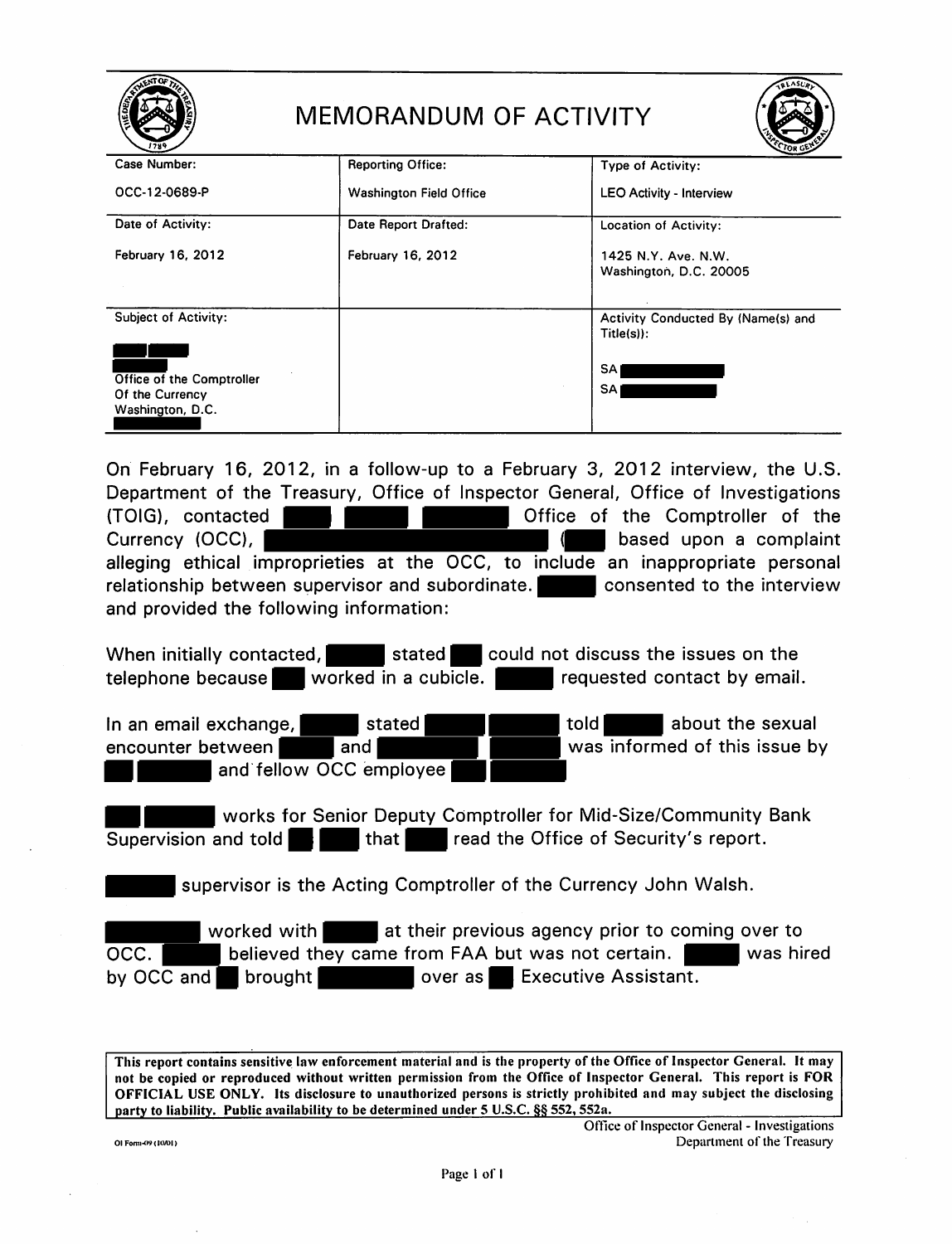|                                                                                    | MEMORANDUM OF ACTIVITY         | <b>SEASLA</b>                                             |
|------------------------------------------------------------------------------------|--------------------------------|-----------------------------------------------------------|
| Case Number:                                                                       | <b>Reporting Office:</b>       | Type of Activity:                                         |
| OCC-12-0689-P                                                                      | <b>Washington Field Office</b> | <b>LEO Activity - Record/Information</b><br><b>Review</b> |
| Date of Activity:                                                                  | Date Report Drafted:           | <b>Location of Activity:</b>                              |
| <b>February 22, 2012</b>                                                           | <b>February 22, 2012</b>       | 1425 N.Y. Ave. NW<br>Washington, D.C. 200o5               |
| <b>Subject of Activity:</b>                                                        |                                | Activity Conducted By (Name(s) and<br>$Title(s)$ :        |
| Senior Advisor<br>Office of the Comptroller<br>Of the Currency<br>Washington, D.C. |                                | <b>SA</b><br>- TOIG                                       |

On February 22, 2012, the U.S. Department of the Treasury (Treasury), Office of Inspector General, Office of Investigations (TOIG), received employment data on Office of the Comptroller of the Currency (OCC) Program Anaylst Senior Advisor, OCC provided the information in a email in furtherance of a complaint alleging ethical improprieties at the OCC, to include an inappropriate personal relationship between supervisor and subordinate. The review provided substantially the following information:

| was hired with OCC on                            | was an Executive      |
|--------------------------------------------------|-----------------------|
| Assistant to the Senior Deputy Comptroller for   | from                  |
| immediate supervisor was<br>$\mathbf{L}$<br>to l |                       |
| currently works as a Program Analyst and         | current supervisor is |
|                                                  |                       |
|                                                  |                       |
|                                                  |                       |

This report contains sensitive law enforcement material and is the property of the Office of Inspector General. It may not be copied or reproduced without written permission from the Office of Inspector General. This report is FOR OFFICIAL USE ONLY. Its disclosure to unauthorized persons is strictly prohibited and may subject the disclosing party to liability. Public availability to be determined under 5 U.S.C. §§ 552, 552a.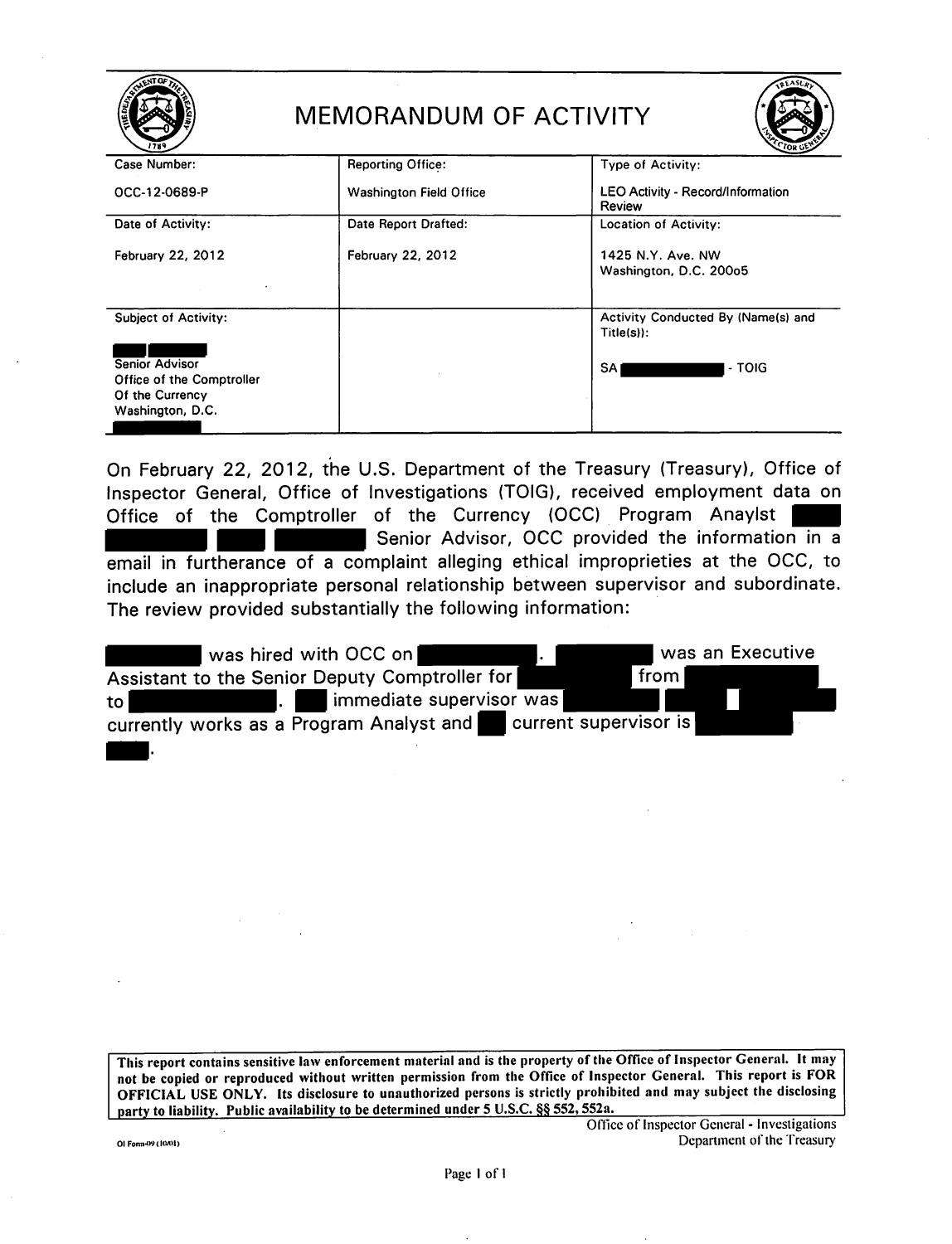Page 1 of 2

| From:                                                                                                                | cc.treas.gov]                                  |
|----------------------------------------------------------------------------------------------------------------------|------------------------------------------------|
| Sent:<br>To:                                                                                                         | Tuesday, February 21, 2012 1:48 PM             |
| Subject:                                                                                                             | <b>FW: OIG Investigator Request</b>            |
|                                                                                                                      | If you need anything else, please let me know. |
| From:<br>Sent: Thursday, February 16, 2012 6:03 PM<br>To:<br>Cc:<br>Subject:                                         | <b>OIG Investigator Request</b>                |
| Ηi                                                                                                                   | here is the information you requested.         |
| Date hired with OCC:                                                                                                 |                                                |
| Title: Executive Assistant to the SDC for<br>Dates held:<br>Immediate supervisor:                                    | l to                                           |
| <b>Title: Program Analyst</b><br>Dates held:<br>Immediate supervisor:                                                | to present                                     |
|                                                                                                                      |                                                |
| Human Resources Service Center - HQ<br><b>Office of Human Resources</b><br>Office of the Comptroller of the Currency |                                                |
| (C (office)<br>(202)                                                                                                 |                                                |

Satisfying Customer Needs Through Operational Excellence - If you would like to comment on my services today, please click here.

This message is intended for designated recipients only. If you have received this message in error, please delete the original and all copies and notify the sender immediately. Federal law prohibits the disclosure or other use of this information.

**From: 2018**<br> **Sent:** Tuesday, February 14, 2012 11:52 AM rrom:<br>Sent: Tuesday,<br>To:<br>Subject: LOI Subject: | OIG Investigator Request

 $(301)$  (fax)

http://imis/cms/investigators/fetch/ dsp \_ fetch.cfm ?From-M%3AT. .. *51912012*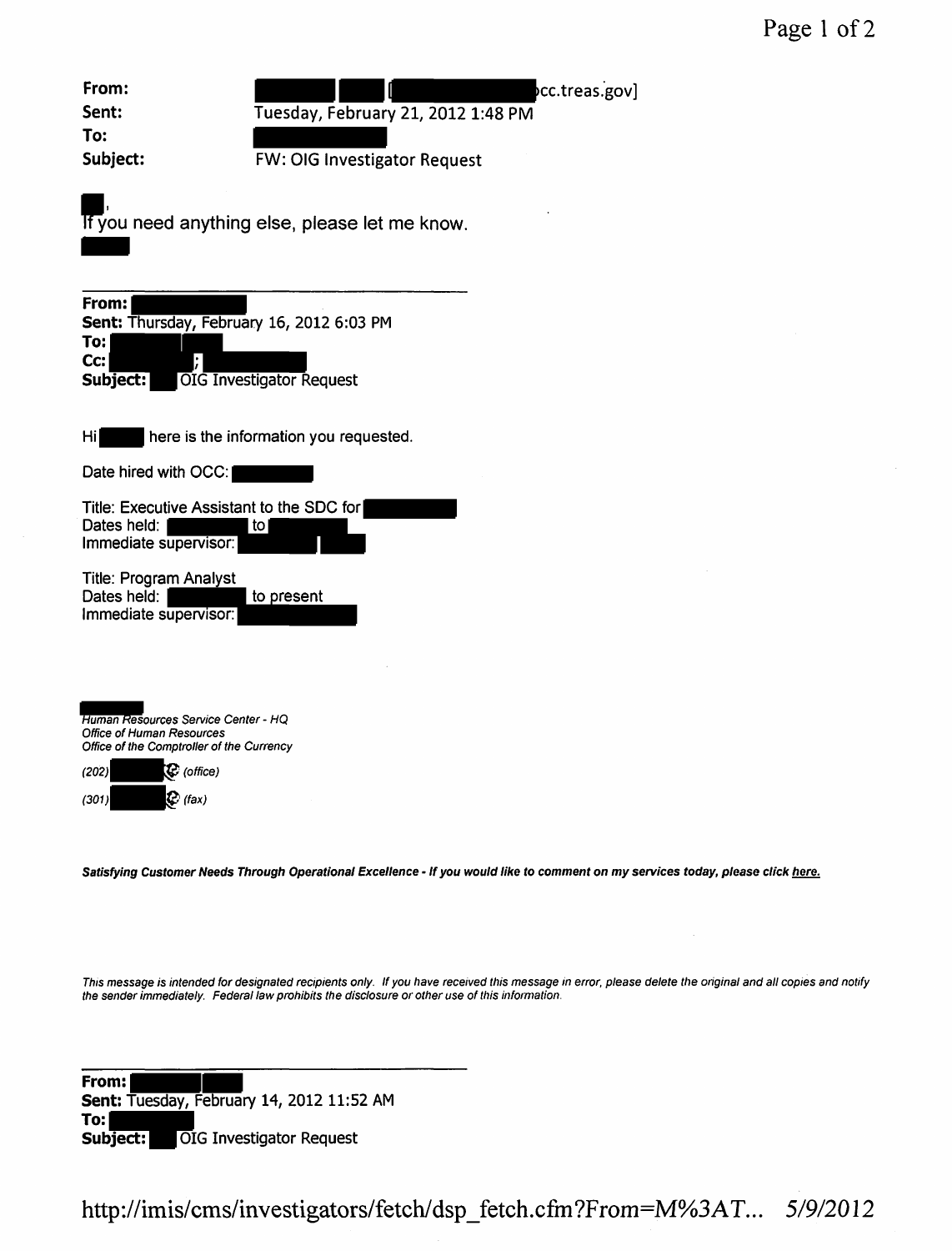That would be okay,<br>Thanks!<br>• From: Thanks!

**From: Sent: Tuesday, February 14, 2012 11:41 AM<br>
<b>To:**<br> **Subject:** OIG Investigator Request **Subject: OIG Investigator Request** 

I will have a staff member start work on this. Can we get this information by cob this week or does the IG need it sooner?

sooner?<br>Employment Pe<br>Office of Huma<br>Office of the Co Employment Policy & Services Office of Human Resources Office of the Comptroller of the Currency

 $(202)$   $\mathbb{Q}$   $(0)$  $(301)$   $\langle \mathcal{Q} \rangle$  (f)

Satisfying Customer Needs Through Operational Excellence - If you would like to comment on my services today, please click here.

This message is intended for designated recipients only. If you have received this message in error, please delete the original and all copies and notify the sender immediately. Federal law prohibits the disclosure or other use of this information.

**From: <u>Contain</u><br>
Sent: Tuesday, February 14, 2012 10:11 AM To: Subject:** OIG Investigator Request

 $\frac{1}{2}$ . An agent from Treasury OIG is conducting an investigation and needs employment information concerning **of the set of the concerning of the dates** and titles of positions that **a** has held, and who **in** immediate supervisor was for each of the  $\sqrt{\frac{1}{n}}$  has held, and who $\blacksquare$  immediate supervisor was for each of the positions. Can you help with this request? - Thanks!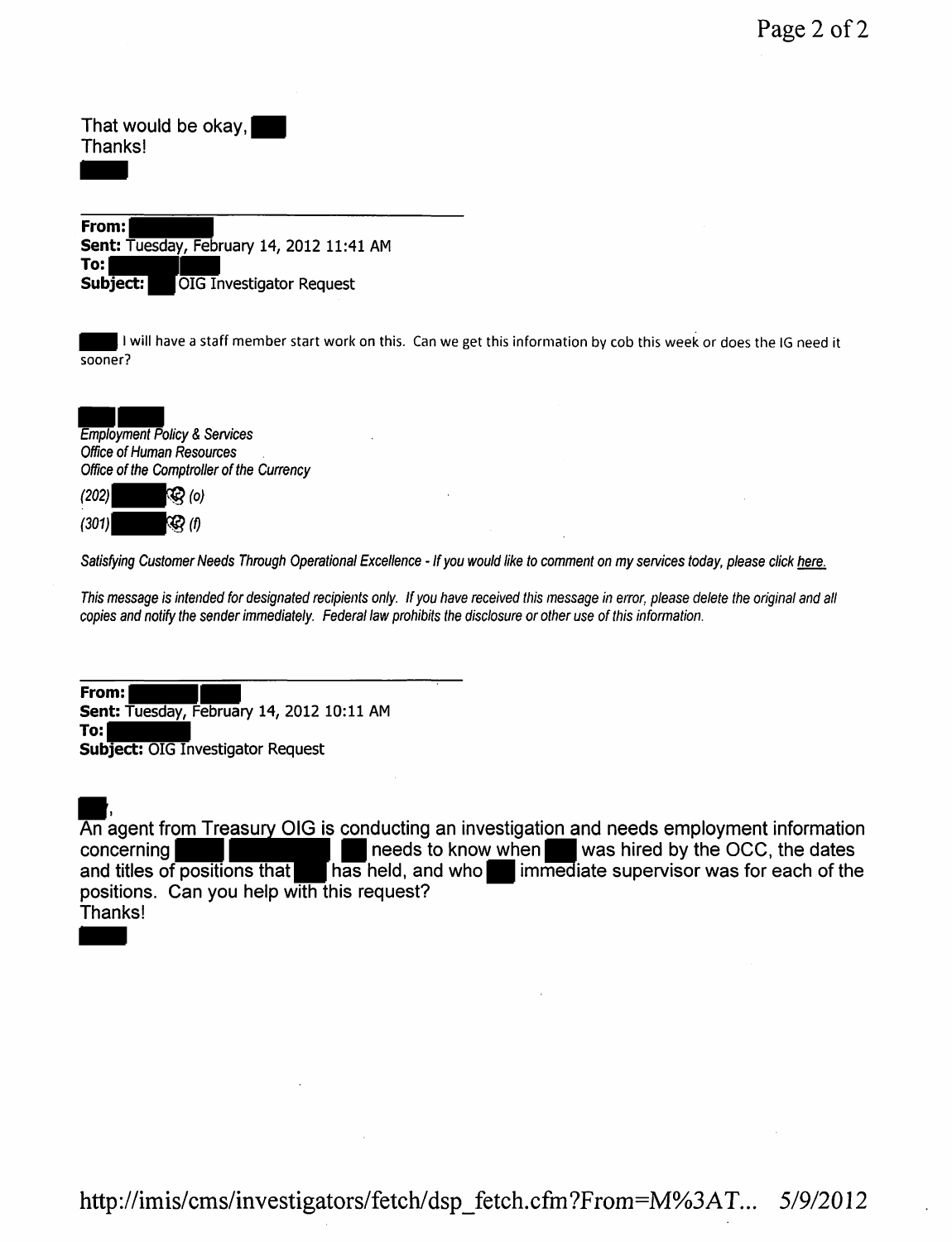|                                              | MEMORANDUM OF ACTIVITY         | <b>QLASUP</b>                                      |
|----------------------------------------------|--------------------------------|----------------------------------------------------|
| Case Number:                                 | <b>Reporting Office:</b>       | Type of Activity:                                  |
| OCC-12-0689-P                                | <b>Washington Field Office</b> | Interview - Witness                                |
| Date of Activity:                            | Date Report Drafted:           | <b>Location of Activity:</b>                       |
| February 23, 2012                            | February 23, 2012              | 1425 New York Ave., N.W.<br>Washington, D.C. 20005 |
| <b>Subject of Activity:</b>                  |                                | Activity Conducted By (Name(s) and<br>$Title(s)$ : |
| Program Analyst                              |                                | <b>SA</b>                                          |
| Office of the Comptroller<br>Of the Currency |                                | Sal                                                |
| Washington, D.C.                             |                                |                                                    |
|                                              |                                |                                                    |

On February 23, 2012, the U.S. Department of the Treasury, Office of Inspector General, Office of Investigations (TOIG), interviewed **Fig. 1.1. Example 2.1.** Program Analyst, Office of the Comptroller of the Currency regarding a complaint alleging ethical improprieties at the Office of the Comptroller of the Currency, to include an inappropriate personal relationship between supervisor and subordinate. consented to the interview, placed under oath and provided substantially the following information:

stated was hired by OCC in **Fig. 1. Solution in the stated to be the stated to be the stated by OCC in the state of the state of the stated by Assistant for the Senior Deputy Comptroller** Executive Assistant for the Senior Deputy Comptroller pay period in **Fig. 1.1. The set of the set of the pay period in Fig. 1.1. The set of the set of the set of the s** Section of OCC and began work for Melo.

| explained                                         | <b>Thas known</b> | professionally and personally for over       |         |  |  |
|---------------------------------------------------|-------------------|----------------------------------------------|---------|--|--|
| 20 years. Before working for the U.S. government, |                   | and                                          | worked  |  |  |
| in the private sector together in                 |                   | They were partners in a tax firm.            |         |  |  |
| who is a CPA, stated                              | worked for        | when                                         | was the |  |  |
| <b>Assistant Secretary for</b>                    | and the l         |                                              | at the  |  |  |
| Department of                                     | also worked for   | $\vert$ when $\vert$                         | was the |  |  |
| Inspector General at the Department of            |                   |                                              |         |  |  |
|                                                   |                   |                                              |         |  |  |
| Upon inquiry,<br>stated                           |                   | is currently in a romantic relationship with |         |  |  |

Upon inquiry, stated is currently in a romantic relationship with However, when was working for at OCC they were never romantically involved. **The real explained the romantic relationship began** 

This report contains sensitive law enforcement material and is the property of the Office of Inspector General. It may not be copied or reproduced without written permission from the Office of Inspector General. This report is FOR OFFICIAL USE ONLY. Its disclosure to unauthorized persons is strictly prohibited and may subject the disclosing party to liability. Public availability to be determined under 5 U.S.C. §§ 552, 552a.

Office of Inspector General - Investigations Of Form-09 (1001) **Department of the Treasury**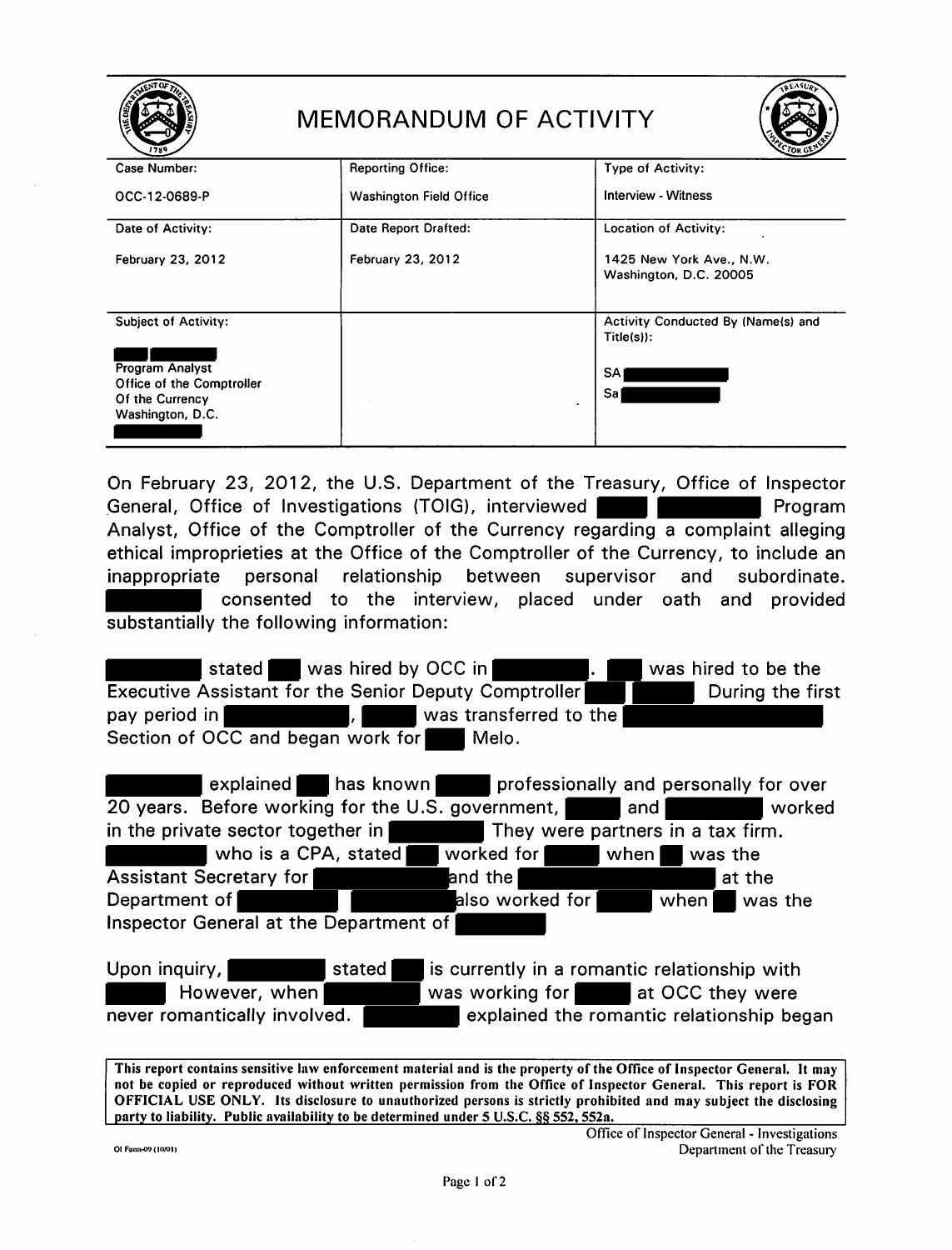## MEMORANDUM OF ACTIVITY<br>Subject of Activity (*Brief Description*): Date of Activity:

| Case Number: |
|--------------|
|--------------|

**Subject of Activity** *(Brief Description)*:

 $\begin{array}{|l|l|}\n\hline\n\text{Subject of Activity (Brie/Description):} \quad\text{Date of Activity:} \quad\text{Date of Activity:} \quad\text{Date of Activity:} \quad\text{Date of Activity:} \quad\text{Date of Activity:} \quad\text{Date of Activity:} \quad\text{Date of Activity:} \quad\text{Date of activity:} \quad\text{Date of activity:} \quad\text{Date of activity:} \quad\text{Date of activity:} \quad\text{Date of activity:} \quad\text{Date of activity:} \quad\text{Date of activity:} \quad\text{Date of activity:} \quad\text{Date of activity:} \quad\text{Date of activity:} \quad\text{Date of activity:} \quad\text{Date of activity:} \$ MEMORANDUM OF ACTIVITY<br>
Subject of Activity (Brief Description): Date of Activity:<br>
OCC-12-0689-P<br>
February 23, 2012<br>
February 23, 2012<br>
In October or November 2011. At that time, and proformed the spend more<br>
eaving  $\frac{1}{2}$  and wanted a divorce.  $\frac{1}{2}$  and  $\frac{1}{2}$  began to spend more time together outside of work and their friendship eventually elevated to the next level.

**stated Exercise is tarted thinking about changes approximately 18 months** I thought of leaving the OCC because. Wanted to do something ago. "different".  $\blacksquare$  knew someone on the Board at the newly formed Consumer Finance Protection Board (CFPB). However, OCC convinced to stay on. A year later began discussions with CFPB about a position; however, the position never came through. This past summer of two individuals being considered for an Executive Assistant position in OCC' s front office; however, the Acting Comptroller decided not to fill the position. eventually transferred to current position in the  $\blacksquare$ <br>Section in  $\blacksquare$  . The move occurred prior  $\overline{a}$ . The move occurred prior to  $\overline{a}$  romantic relationship with Upon inquiry, stated and stated a never was in a compromising position with  $\overline{\phantom{a}}$  at OCC.  $\overline{\phantom{a}}$  denied had sex with  $\overline{\phantom{a}}$  in any OCC office. denied ever having sex with  $\overline{\bullet}$  in any OCC stairwell. This was the first  $time$  heard anything like this and called the allegations ridiculous. OCC Security never spoke to or or about the allegations. No one from OCC ever<br>discussed this issue with This included **THE COLL BOOT** and discussed this issue with This included **Alternative Constructed** and **The Solution of Solution Constructed** and **The Solution Constructed** and **The Solution Constructed** added both **and** with glass and anyone could look in to the offices. added that the stairwells at OCC are busy. - stated,• is a II year old-' a CPA stairwells at OCC are busy.<br>• who is very conservative and both and **the land of the have their own apartments.** 

There would be no reason to do what was alleged and it would be foolish.

concluded that **has never been the subject of any misconduct and** holds a high ethical standard.

This report contains sensitive law enforcement material and is the property of the Office of Inspector General. It may not be copied or reproduced without written permission from the Office of Inspector General. This report is FOR OFFICIAL USE ONLY. Its disclosure to unauthorized persons is strictly prohibited and may subject the disclosing party to liability. Public availability to be determined under 5 U.S.C. §§ 552, 552a.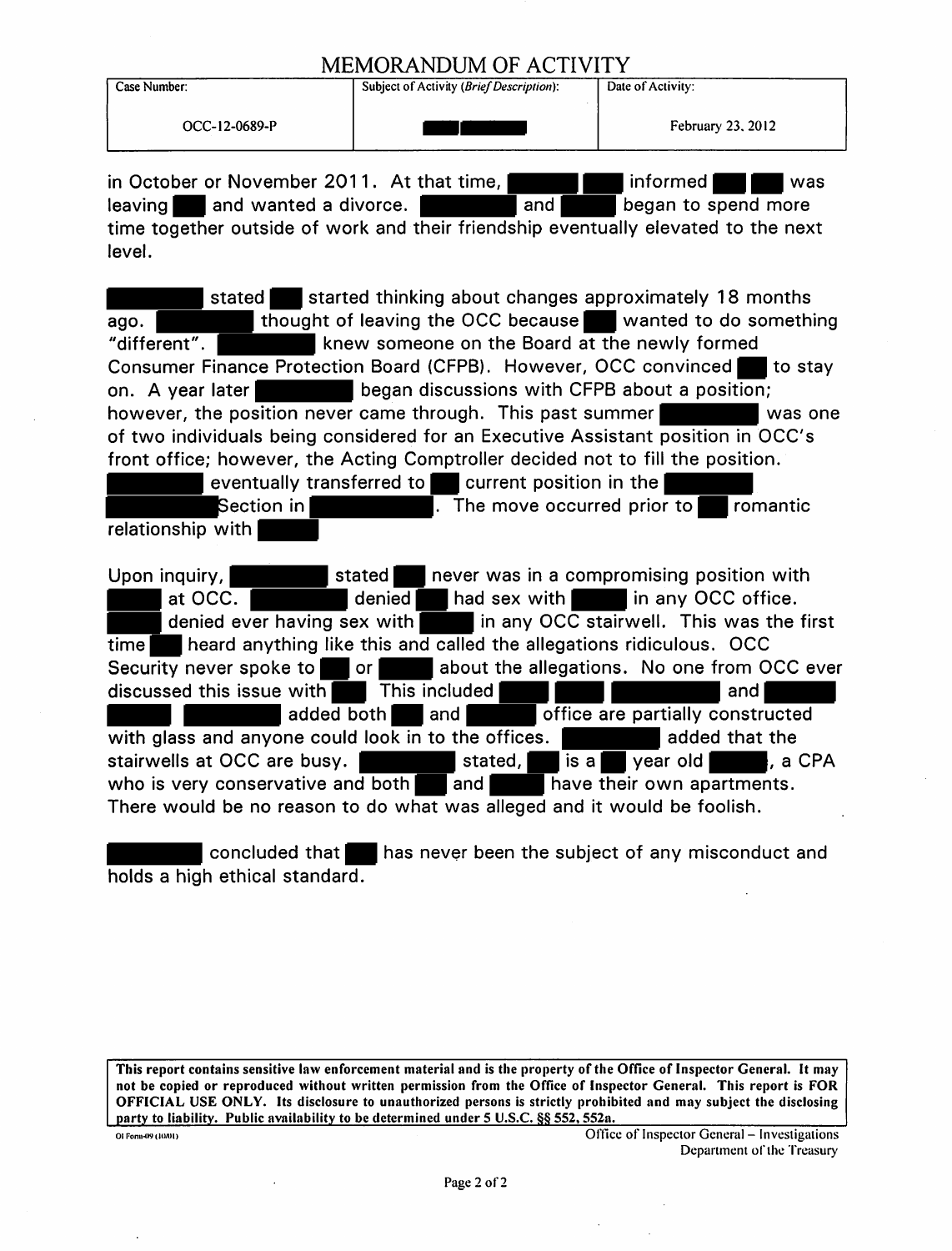| <b>REASUR</b><br><b>MEMORANDUM OF ACTIVITY</b>                                                          |                                |                                                    |  |  |
|---------------------------------------------------------------------------------------------------------|--------------------------------|----------------------------------------------------|--|--|
| Case Number:                                                                                            | <b>Reporting Office:</b>       | Type of Activity:                                  |  |  |
| OCC-12-0689-P                                                                                           | <b>Washington Field Office</b> | Interview - Witness                                |  |  |
| Date of Activity:                                                                                       | Date Report Drafted:           | Location of Activity:                              |  |  |
| February 27, 2012                                                                                       | <b>February 27, 2012</b>       | 1425 New York Ave. N.W.<br>Washington, D.C. 20220  |  |  |
| <b>Subject of Activity:</b>                                                                             |                                | Activity Conducted By (Name(s) and<br>$Title(s)$ : |  |  |
| <b>Physical Security Specialist</b><br>Office of the Comptroller<br>Of the Currency<br>Washington, D.C. |                                | <b>SAI</b><br>- TOIG                               |  |  |

On February 27, 2012, the U.S. Department of the Treasury, Office of Inspector General, Office of Investigations, interviewed **Fig. 1. Physical Security** Specialist, Office of the Comptroller of the Currency (OCC), Office of Security regarding a complaint alleging ethical improprieties at the Office of the Comptroller of the Currency, to include an inappropriate personal relationship between supervisor and subordinate.  $\Box$  provided the following information:

stated that ever since **11** arrival to OCC in July 2011, **11** has heard about the rumors of unethical behavior and a relationship between  $\overline{OCC}$  employee's  $\blacksquare$  and  $\blacksquare$   $\blacksquare$   $\blacksquare$  further stated there is no truth to the rumors they were found by OCC in a compromising position on OCC property. The Office of Security does not have any reports, complaints, video etc regarding any unethical improprieties concerning the two OCC employees. The Office of Security is aware of a relationship between the two employees who no longer work together but there is nothing else to substantiate the rumors.

This report contains sensitive law enforcement material and is the property of the Office of Inspector General. It may not be copied or reproduced without written permission from the Office of Inspector General. This report is FOR OFFICIAL USE ONLY. Its disclosure to unauthorized persons is strictly prohibited and may subject the disclosing party to liability. Public availability to be determined under 5 U.S.C. §§ 552, 552a.

Office of Inspector General - Investigations Of Form-(9) (1001) Department of the Treasury